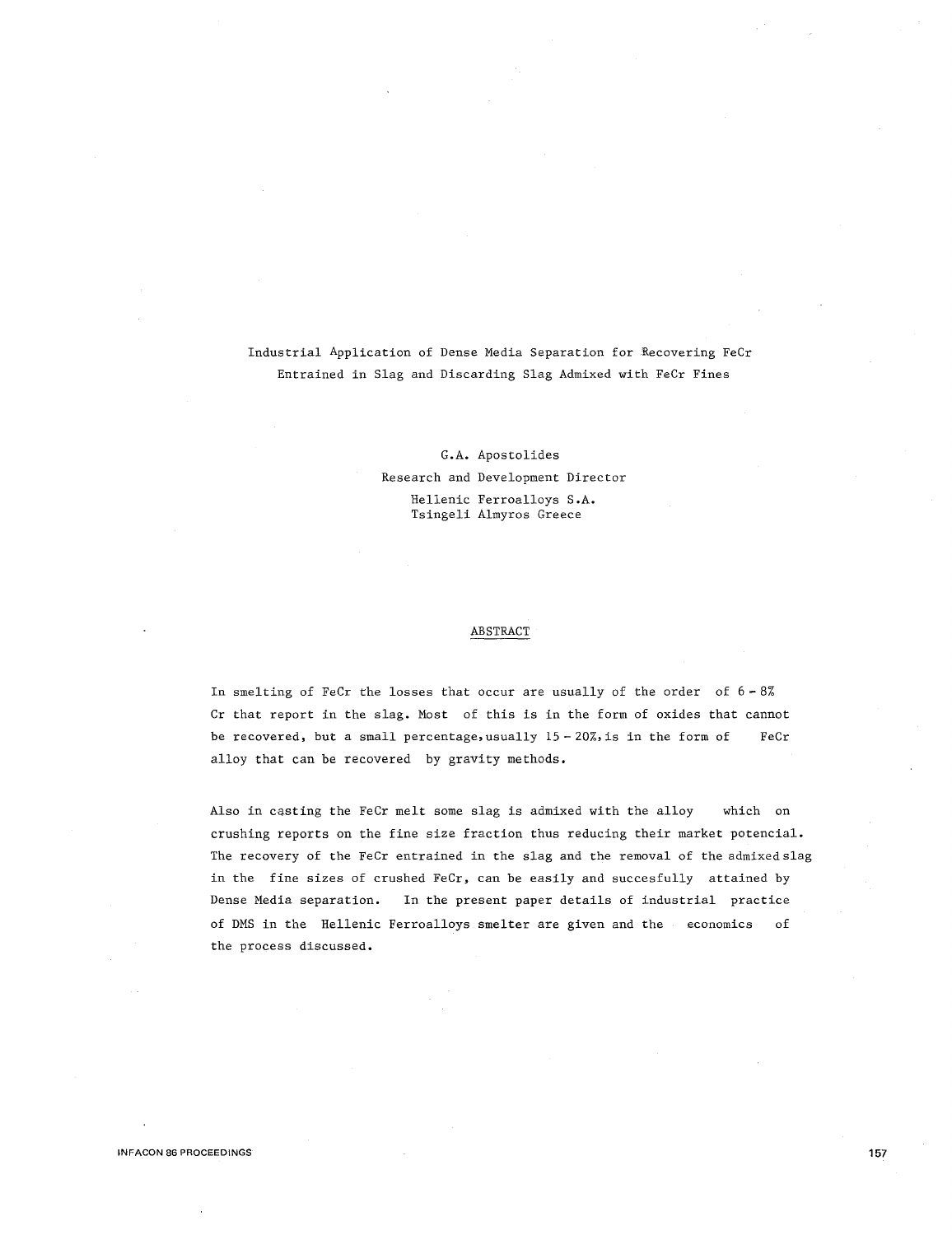The FeCr smelter of the Hellenic Ferroalloys S.A. situated by the Gulf of Volos in Almyros,Greece, started operating in May 1983 by smelting high grade chromite concentrates from its own mines in Kozani Northen Greece.

The smelter is now operating at full capacity producing annually 36,000 t FeCr with 60-64% Cr and 40,000 t slag with 6% Cr.

Of this slag, half is granulated slag containing 4% Cr and other half coarse containing 8% Cr.

Right from the beginning it was established that some FeCr was carried away with the slag and some slag reported with the FeCr. The reason for this can be explained by examining the tapping and casting procedure.

On tapping, the FeCr settles in the bottom whilst half the slag floats on top, with the remaining other half overflowing and directed to water pool where it is granulated.

This granulated slag contains about 4% Cr mostly in the form of oxides and is not recoverable.

The laddle with the molten  $FeCr/s$ lag melt is removed from the furnace and tilted in order to discard the floating slag. In this procedure it is not possible to get an absolute clear split and some FeCr is carried away forming thin sheets on cooling. Tests have shown that on crushing this slag to (-60)mm the FeCr is easily liberated, contains about 60% Cr and represents about 40% of 8% elemental Cr, contained with the slag according to following distribution:

|                                        | $-3$ 15% with 11% FeCr or 0,99% Cr |  |  |  |
|----------------------------------------|------------------------------------|--|--|--|
| $[-10+3$ 17% with 10% FeCr or 1.02% Cr |                                    |  |  |  |
| $-30+10$ 31% with 6% FeCr or 1.12% Cr  |                                    |  |  |  |
| $[-60+30$ 37% with 1% FeCr or 0.22% Cr |                                    |  |  |  |

It will be shown that of the 20,000 t annual production of coarse slag about 95% of this FeCr can be recovered increasing the contained Cr metal production by:

|  | 212 tons Cr from the -30+10 fraction                                        |  |
|--|-----------------------------------------------------------------------------|--|
|  | 194 tons $Cr$ from the -10+3 fraction<br>188 tons $Cr$ from the -3 fraction |  |
|  |                                                                             |  |
|  |                                                                             |  |

After tilting, a small amount of slag remains in the laddle which on casting rest on top of the FeCr as a thin film. On crushing the cast FeCr (-80)mm all of this slag reports in the (-30)mm fraction which renders it inferior in quality and difficult to market. If this small amount of slag could be removed the quality would be improved at the expense of quantity and if the expense of removal is included the net economic result would be negative. However the policy of the company is to market as clean as possible FeCr and it is of primary importance that this small amount of admixed slag must be removed even if a relatively small economic loss is entailed.

Accordingly research was initiated to find the best method for removing the slag from the FeCr and recovering the FeCr entrained in the coarse slag. From the initial tests that were carried out it was found that mangnetic methods were ineffective.

RECOVERING FeCr ENTRAINED IN SLAG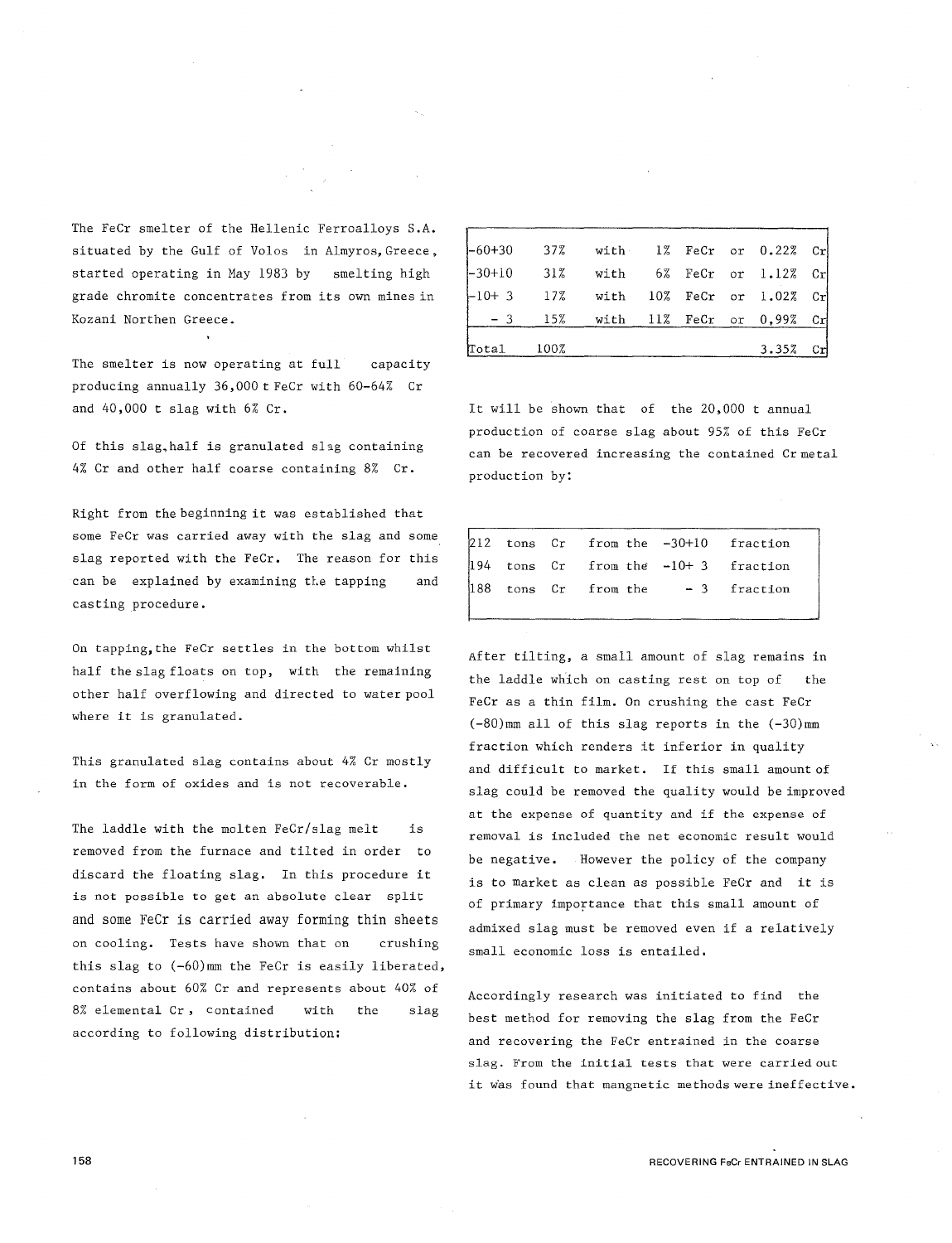Jigging was effective for the (-10+3) fraction and tabling gave excellent results for the  $(-3)$ fraction. However for the  $(-30+10)$  fraction, which was the most important commercially, jigging proved ineffective and with a recovery. Dense media separation was poor also considered but there are some doubts as to its applicability since although the FeCr has a density of  $7.0 \text{ gms/cm}^3$ , that of the slag varied from  $3.3 \text{ to } 3.6 \text{ gms/cm}^3$  and hence a medium density of at least 3.6 gms/cm<sup>3</sup> would have to be used. It was decided however to carry out batch tests in a small 60 litre capacity cone pilot unit using special coarse atomised FeSi and operating with density of  $3.6$  gms/cm<sup>3</sup>.

The batch test proved very succesfull for both the  $(-30+10)$  and  $(-10 + 3)$ mm size fraction with a recovery about 95% but it was not possible to answer two vital questions in order to justify the. capital investment for an.industrial Dense Media unit. Could a medium density of  $3.6$  gms/cm $^3$  be substained in practice and what would be the operational costs?

Fortunately the company had in its mine an old dismantled DMS drum unit 1.8 m in diameter and with a rated capacity of 15 t/h when treating  $(-25+5)$ mm chromite ore with a medium density of 2.65  $gms/cm<sup>3</sup>$  (preconcentration). It was estimated that this unit could be placed in operation at a fraction of cost for a similar Although technically DMS has proved succesfull **new one.** And it was therefore decided to go ahead with the project.

The unit was finally set-up, and is now in operation since October 1985 with results that conclusively prove that DMS is applicable in removing admixed slag in the FeCr and recovering FeCr from slag, both from the  $(-30+10)$  and

 $(-10+ 3)$ mm size fraction respectively.

From the results of six months operation the following facts were established.

- a.- It is not necessary to operate at a density of 3.6  $gms/cm^3$  and with a density of 3.3 gms/cm<sup>3</sup> separation a recovery of 95% is attained. This is due to the viscosity effect which has no influence on the heavy FeCr but hinders the settling velocity of the slag.
- b.- The capacity of the unit is 10 t/h and 5  $t/h$  feed for the  $(-30+10)$  and  $(-10+3)$ mm size fraction respectively.
- c.- The total power draft including conveyor belts and water reclamation circuit is 70 kW.
- d.- The FeSi consumption is 1.5 kg/t feed which is considered somewhat excessive. This is mostly due to the old equipment used and in a modern unit it should be considerably reduced.
- e. Two operators are required per eight hour shift. These were originally unskilled labourers, but quickly picked up the relatively simple functions of the unit.

in our company's FeCr smelter, the question remains as to whether in an another FeCr smelter with the same conditions, its applications is an economic proposition. The answer to this can be given by considering the following operating cost analysis.